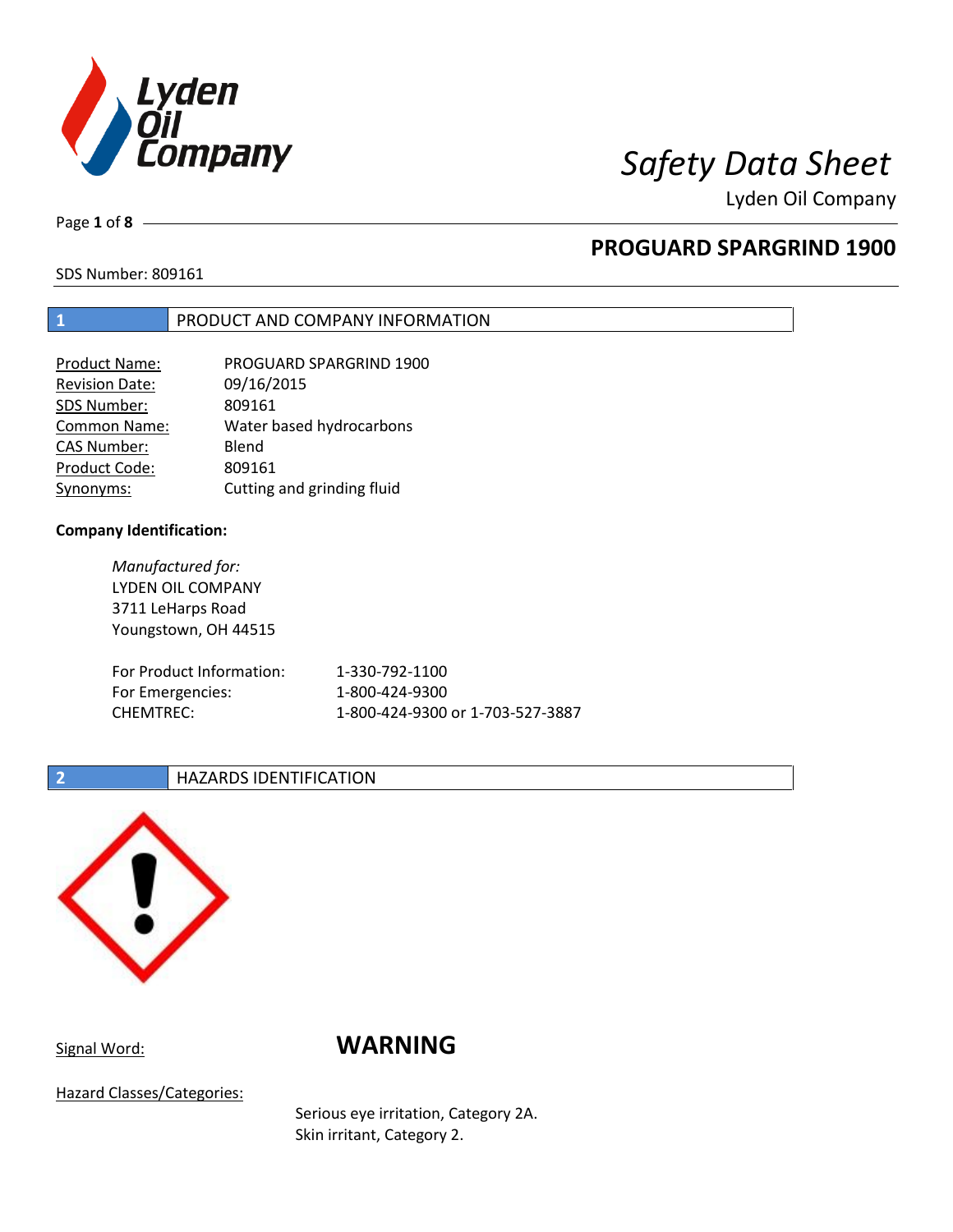

Lyden Oil Company

| Page 2 of 8                     |                                                                       |
|---------------------------------|-----------------------------------------------------------------------|
|                                 | <b>PROGUARD SPARGRIND 1900</b>                                        |
| <b>SDS Number: 809161</b>       |                                                                       |
|                                 |                                                                       |
| Hazard Statement(s):            | H319: Causes serious eye irritation.                                  |
|                                 | H315: Causes skin irritation.                                         |
|                                 |                                                                       |
| <b>Precaution Statement(s):</b> |                                                                       |
|                                 | P101: If medical advice is needed, have product container or label at |
|                                 | hand.                                                                 |
|                                 | P102: Keep out of reach of children.                                  |
|                                 | P103: Read label before use.                                          |
|                                 | P280: Wear protective gloves and eye protection.                      |
|                                 | P302+352: IF ON SKIN: Wash with plenty of soap and water.             |
|                                 | P332+313: If skin irritation occurs: Get medical advice/attention.    |
|                                 | P305+351+338: IF IN EYES: Rinse cautiously with water for several     |
|                                 | minutes. Remove contact lenses if present and easy to $do$ – continue |
|                                 | rinsing.                                                              |
|                                 | P337+313: If eye irritation persists get medical advice/attention.    |
|                                 | P362+364: Take off contaminated clothing and wash it before reuse.    |
| Other Hazard Statement(s):      |                                                                       |
|                                 | -NFPA Ratings:                                                        |
|                                 | Health = $1$                                                          |
|                                 | Fire $= 0$                                                            |
|                                 | Reactivity = $0$                                                      |
|                                 |                                                                       |

### **3** COMPOSITION / INFORMATION ON INGREDIENTS

#### Ingredients:

### *Mixture of the substances listed below with nonhazardous additions.*

| <b>Chemical Name</b> | <b>CAS Number</b> | Percentage |
|----------------------|-------------------|------------|
| Triethanolamine      | $102 - 71 - 6$    | 52Z        |

*\*Any concentration shown as a range is to protect confidentiality or is due to batch variation.*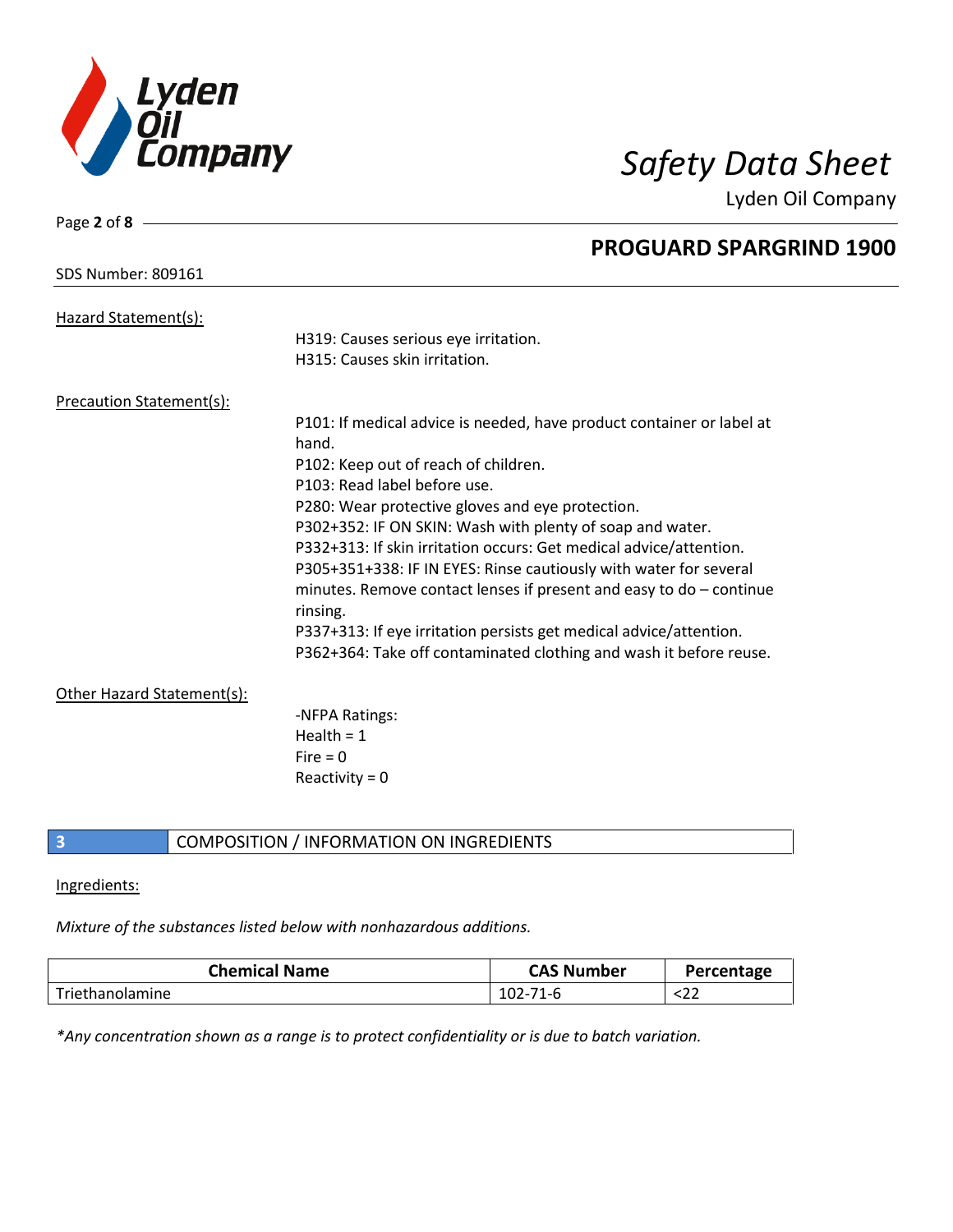

Lyden Oil Company

SDS Number: 809161

Page **3** of **8**

| Remove victim to fresh air and keep at rest in a position comfortable<br>for breathing. If the victim has difficulty breathing or tightness of the<br>chest, is dizzy, vomiting or unresponsive, give oxygen with rescue<br>breathing or CPR as required and transport to the nearest medical |
|-----------------------------------------------------------------------------------------------------------------------------------------------------------------------------------------------------------------------------------------------------------------------------------------------|
|                                                                                                                                                                                                                                                                                               |
| Flush skin with water, wash with soap and water. Remove<br>contaminated clothing. Do not reuse clothing until cleaned. If material<br>is injected under the skin, transport to the nearest medical facility for                                                                               |
|                                                                                                                                                                                                                                                                                               |
| Rinse opened eye for several minutes under running water. If<br>symptoms persist, consult medical attention.                                                                                                                                                                                  |
|                                                                                                                                                                                                                                                                                               |
| Rinse mouth with water. If symptoms develop, obtain medical                                                                                                                                                                                                                                   |
|                                                                                                                                                                                                                                                                                               |
| No further relevent data available.                                                                                                                                                                                                                                                           |
| Treat symptomatically. Call a doctor or poison<br>control center for guidance.                                                                                                                                                                                                                |
|                                                                                                                                                                                                                                                                                               |

### **5 FIRE FIGHTING MEASURES**

### Recommended Fire-Extinguishing Equipment:

Use dry powder, foam, or carbon dioxide fire extinguishers. Water may be ineffective in fighting an oil fire unless used by experienced fire fighters.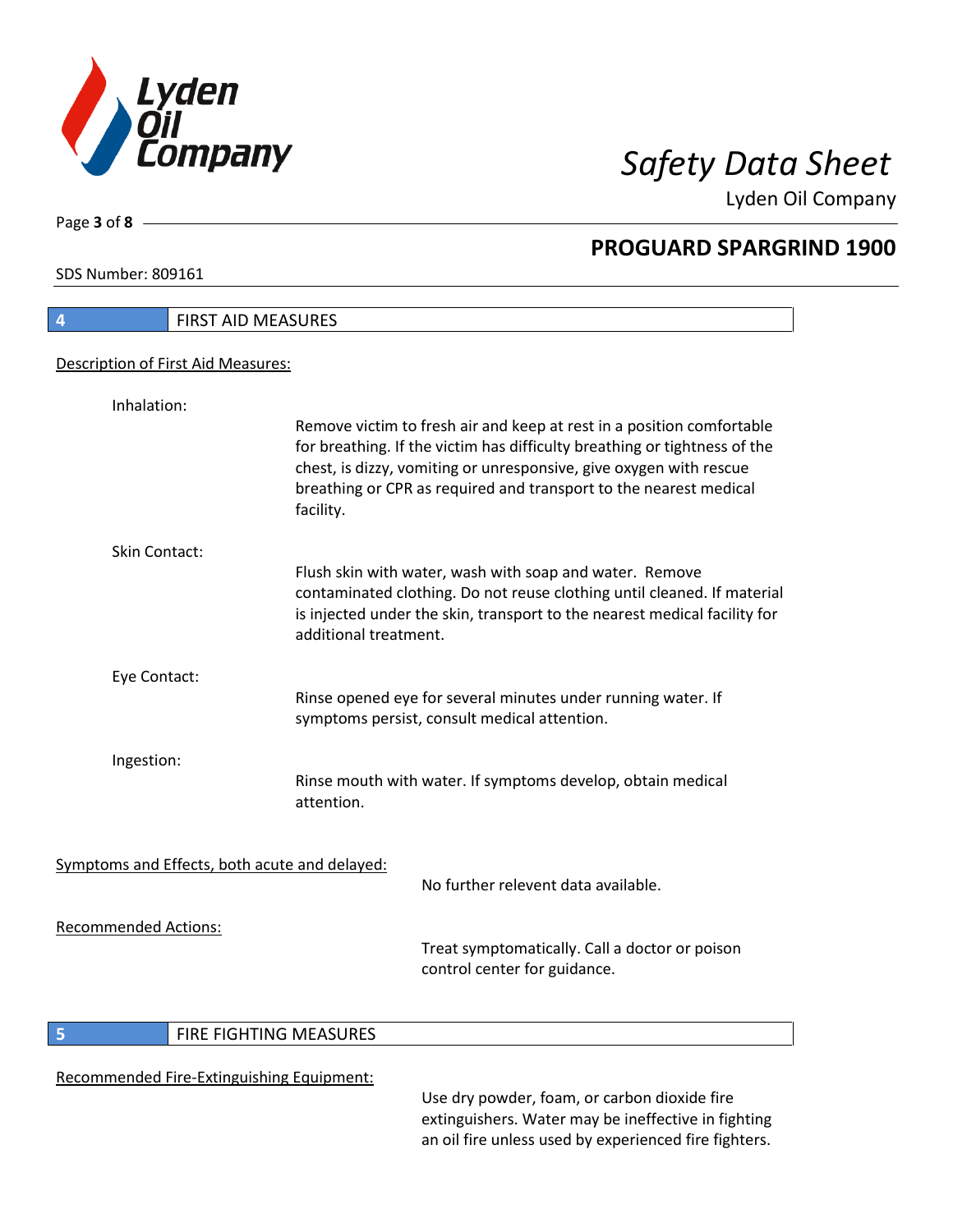

Page **4** of **8**

Lyden Oil Company

# **PROGUARD SPARGRIND 1900** SDS Number: 809161 Possible Hazards During a Fire: Hazardous combustion products may include: A complex mixture of airborne solid and liquid particulates and gases (smoke). Carbon monoxide. Unidentified organic and inorganic compounds. Recommendations to Firefighters: Proper protective equipment including breathing apparatus. **6** ACCIDENTAL RELEASE MEASURES Personal Precautions: Avoid contact with skin, eyes, and clothing. Keep away from sources of ignition. Emergency Procedures: Contain spilled material, collect in suitable and properly labled containers. Environmental Precautions: Do not allow to reach sewage system or any water course. Do not allow to enter ground waters. Cleanup Procedures: Pick up excess with inert absorbant material. Treat contaminated absorbent same as spilled product. **7** HANDLING AND STORAGE

Handling Precautions:

Handle with care and avoid spillage on the floor. Do not cut, weld, drill, grind, braze, or solder container.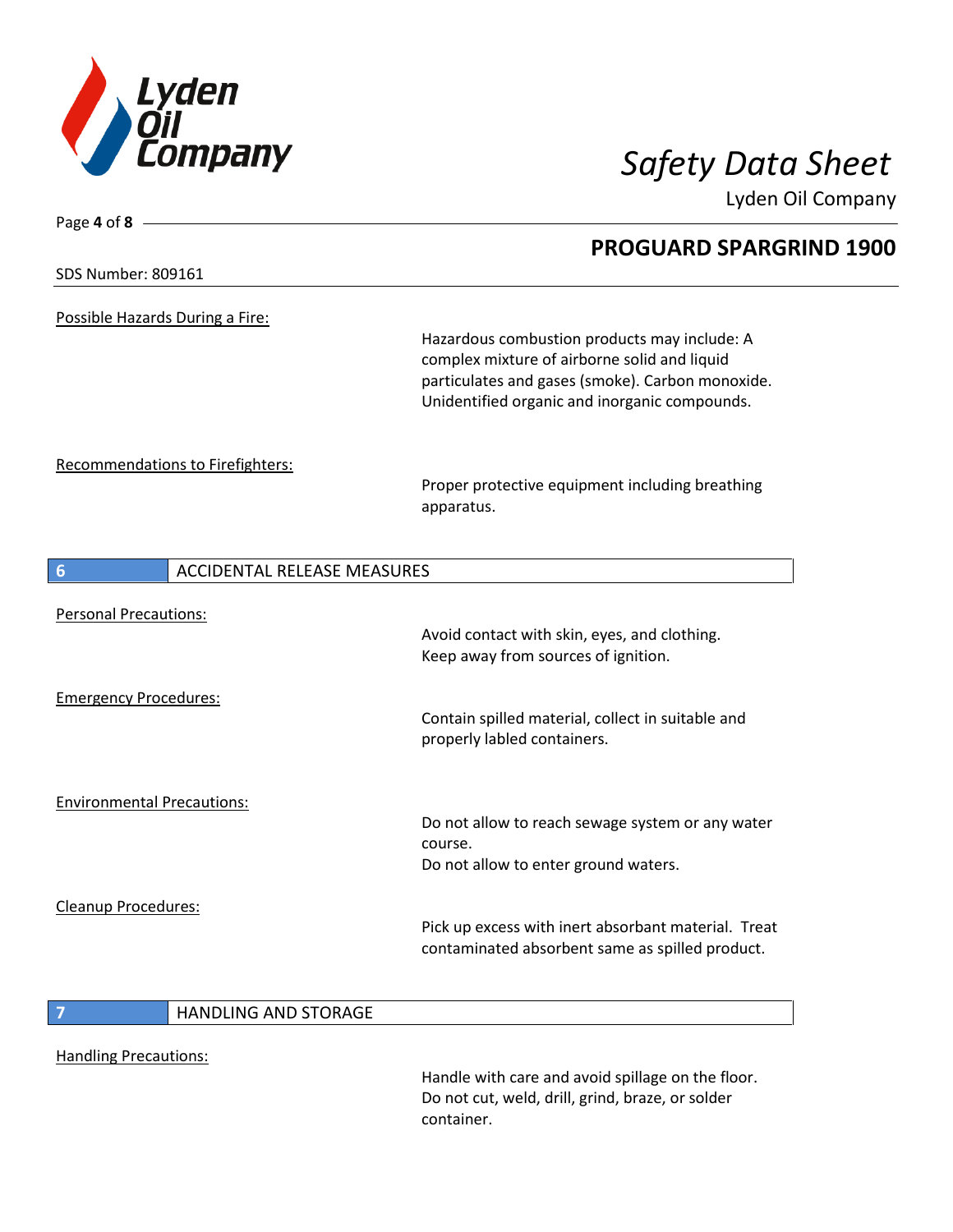

Lyden Oil Company

### SDS Number: 809161

Page **5** of **8**

Storage Requirements:

Keep container tightly sealed. Keep away from sources of ignition.

#### **8** EXPOSURE CONTROLS / PERSONAL PROTECTION

#### Exposure Limits:

- 102-71-6 Triethanolamine (<22%):

ACGIH TWA - Long-term value: 5mg/m<sup>3</sup>

Engineering Controls:

All ventilation should be designed in accordance with OSHA standard (29 CFR 1910.94).

Personal Protective Equipment:

Wash hands before breaks and at the end of work. Use safety glasses and gloves.

#### **9 PHYSICAL AND CHEMICAL PROPERTIES**

| Color:                        | Green                        |
|-------------------------------|------------------------------|
| <b>Physical State:</b>        | Liquid                       |
| Odor:                         | Characteristic               |
| Odor Threshold:               | Data not available           |
| pH:                           | 9.45@10%                     |
| <b>Melting Point:</b>         | Data not available           |
| <b>Boiling Point:</b>         | $>212$ °F                    |
| <b>Boiling Range:</b>         | Data not available           |
| Flash Point:                  | Data not available           |
| <b>Evaporation Rate:</b>      | <1 (where Butyl Acetate - 1) |
| Flammability:                 | Data not available           |
| Flammability Limits:          | Data not available           |
| Vapor Pressure:               | Data not available           |
| Vapor Density:                | Data not available           |
| <b>Relative Density:</b>      | 1.0421 (where water = $1$ )  |
| Solubilities:                 | Completely soluble in water  |
| <b>Partition Coefficient:</b> | Data not available           |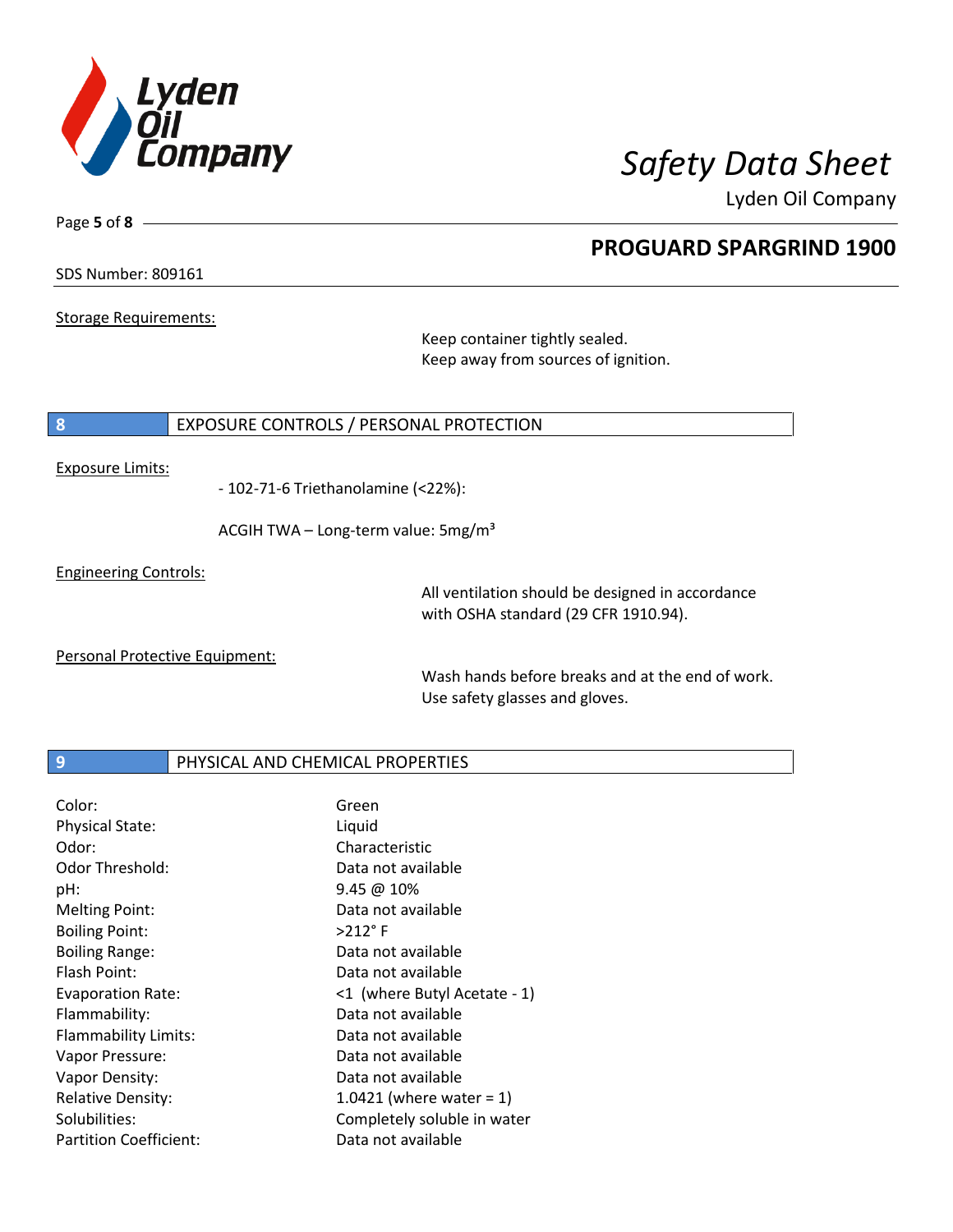

Lyden Oil Company

### SDS Number: 809161

Page **6** of **8**

Auto-Ignition Temperature: Data not available Decomposition Temperature: Data not available Viscosity: Viscosity: 2002 12:20 2012 12:20 2012 12:20 2012 12:20 2012 12:20 2012 12:20 2012 12:20 2012 12:20

| <b>10</b>                      | STABILITY AND REACTIVITY |                                                                    |
|--------------------------------|--------------------------|--------------------------------------------------------------------|
| Stability:                     |                          | Stable under normal conditions.                                    |
| Reactivity:                    |                          | Not reactive under normal conditions.                              |
| <b>Conditions to Avoid:</b>    |                          | Extreme temperature, sparks, open flame, and<br>direct sunlight.   |
| <b>Hazardous Reactions:</b>    |                          | No known hazardous reactions.                                      |
| <b>Incompatible Materials:</b> |                          | Strong oxidizers and strong reducing agents.                       |
| <b>Decomposition Products:</b> |                          | Oxides of carbon, nitrogen and hydrogen, and<br>hydrogen chloride. |

### **11** TOXICOLOGICAL INFORMATION

| Routes of Exposure: |                                                                                                                                                                       |
|---------------------|-----------------------------------------------------------------------------------------------------------------------------------------------------------------------|
|                     | Skin and eye contact are the primary routes of<br>exposure although exposure may occur following<br>accidental ingestion.                                             |
| Exposure Effects:   |                                                                                                                                                                       |
|                     | Repeated skin contact may cause dermatitis or an<br>oil acne. Exposure to eyes may cause redness.<br>Harmful if swallowed, may cause burns to mouth<br>and esophagus. |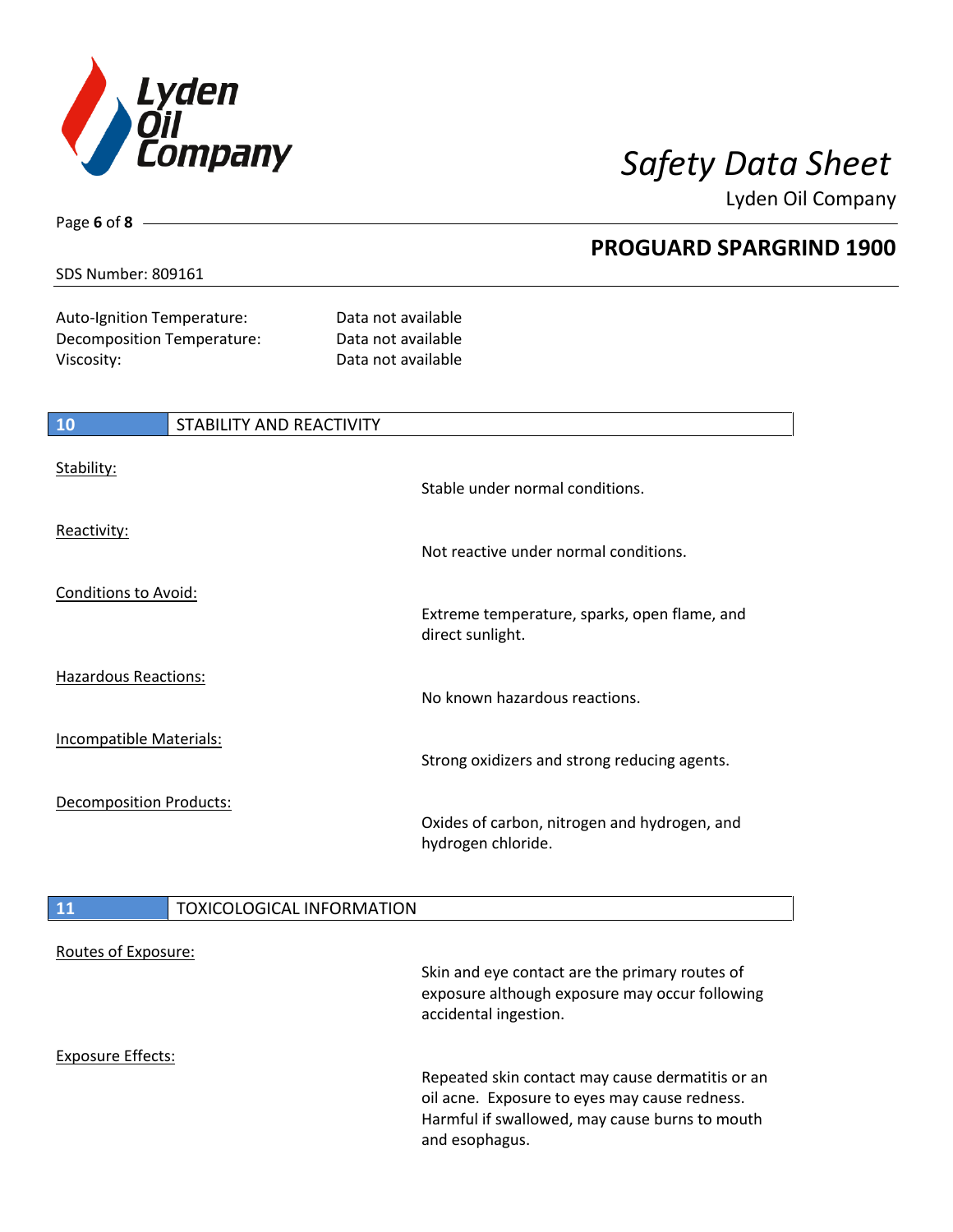

Lyden Oil Company

SDS Number: 809161

Page **7** of **8**

Measures of Toxicity:

No test data available.

Carcinogenic/Mutagenic Precautions:

Non-carcinogenic and not expected to be mutagentic.

### **12** ECOLOGICAL INFORMATION

Ecological Precautions:

Avoid exposing to the environment.

Ecological Effects:

No specific environmental or aquatic data available.

#### **13** DISPOSAL CONSIDERATIONS

Disposal Methods:

Disposal Containers:

Use properly approved container for disposal.

Dispose of waste material in accordance with all

Special Precautions:

Do not flush to surface waters or drains.

local, state, and federal requirements.

#### **14** TRANSPORT INFORMATION

| UN Number:                     | Data not available |
|--------------------------------|--------------------|
| <b>UN Shipping Name:</b>       | Detergents, Soaps  |
| <b>Transport Hazard Class:</b> | Data not available |
| Packing Group:                 | Data not available |

Environmental Hazards:

Data not available